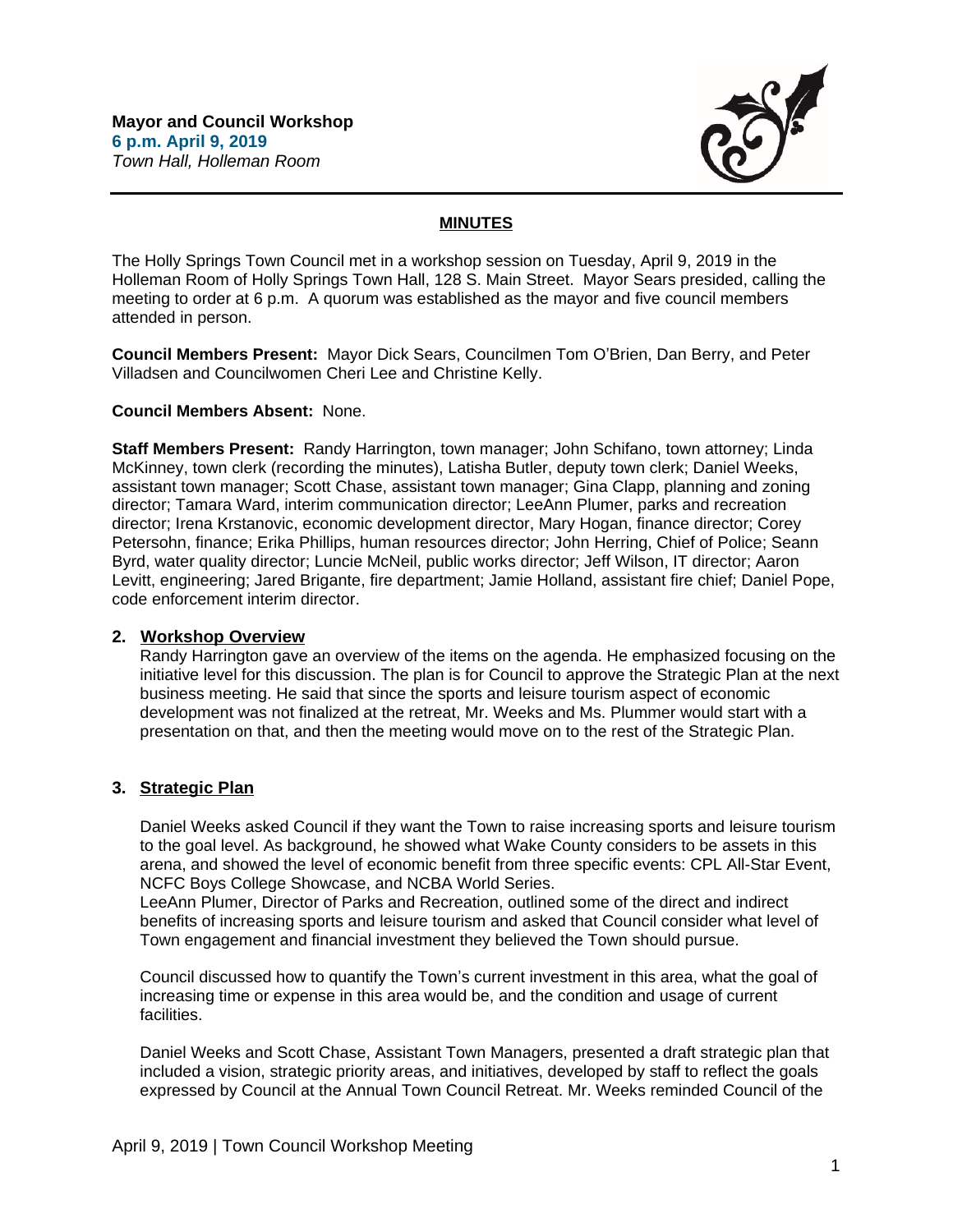five Strategic Priority Areas they identified during the retreat, and enumerated goals for each as follows:

- I. Economic Prosperity & Diversity
	- 1. Enhance, attract, and engage diverse economic development opportunities.
	- 2. Create a vibrant downtown center.
	- 3. Seek partnerships to drive economic development.
- II. Engaged, Healthy & Active Community
	- 1. Improve, expand, and seek partnerships for recreational and cultural opportunities.
	- 2. Plan, design, build, and maintain a comprehensive system of sustainable facilities, greenways, and park spaces to high standards, providing attractive places that people use and enjoy.
	- 3. Develop community events and programs that ensure wide appeal of activities for residents.
- III. Organizational Excellence
	- 1. As an employer of choice, we will retain and recruit a highly-skilled workforce.
	- 2. Leverage technology and innovative business approaches to enhance customer service and improve business efficiencies.
	- 3. Expand community engagement.
	- 4. Ensure financial stewardship.
- IV. Responsible & Balanced Growth
	- 1. Plan, maintain, and invest in infrastructure.
	- 2. Support land-use planning and policies that provide for sustainable and economic growth while balancing small town characteristics.
	- 3. Promote sustainability initiatives to protect natural resources and preserve community historical and environmental assets.
	- 4. Partner with neighbors to promote smart regional infrastructure investments.
- V. Safe & Friendly
	- 1. Maintain the Town's high level of public safety.
	- 2. Plan for adequate public infrastructure that promotes a safe community.
	- 3. Enhance capability to communicate public safety messages to the public.
	- 4. Cultivate a creative and friendly atmosphere that is welcoming to all cultures and the diversity of our residents and visitors.

Mr. Weeks and Mr. Chase presented some possible initiatives to meet these goals. Council discussed and revised the initiatives presented, and requested that a revised document be brought to them for approval at the next business meeting.

# **4. Anti-Nepotism Policy**

Mr. Harrington advised that the top effect an anti-nepotism plan should have is to protect the town, and suggested that the Town may have grown enough to need a revision of the current policy.

Erika Phillips, Director of Human Resources, outlined the Town's current anti-nepotism policy and its history. She said that the Town has had an anti-nepotism policy since 2001; it was changed in 2010 due to problems with family members of disciplined employees. She then discussed the policies of similarly sized municipalities and asked if Council wanted to